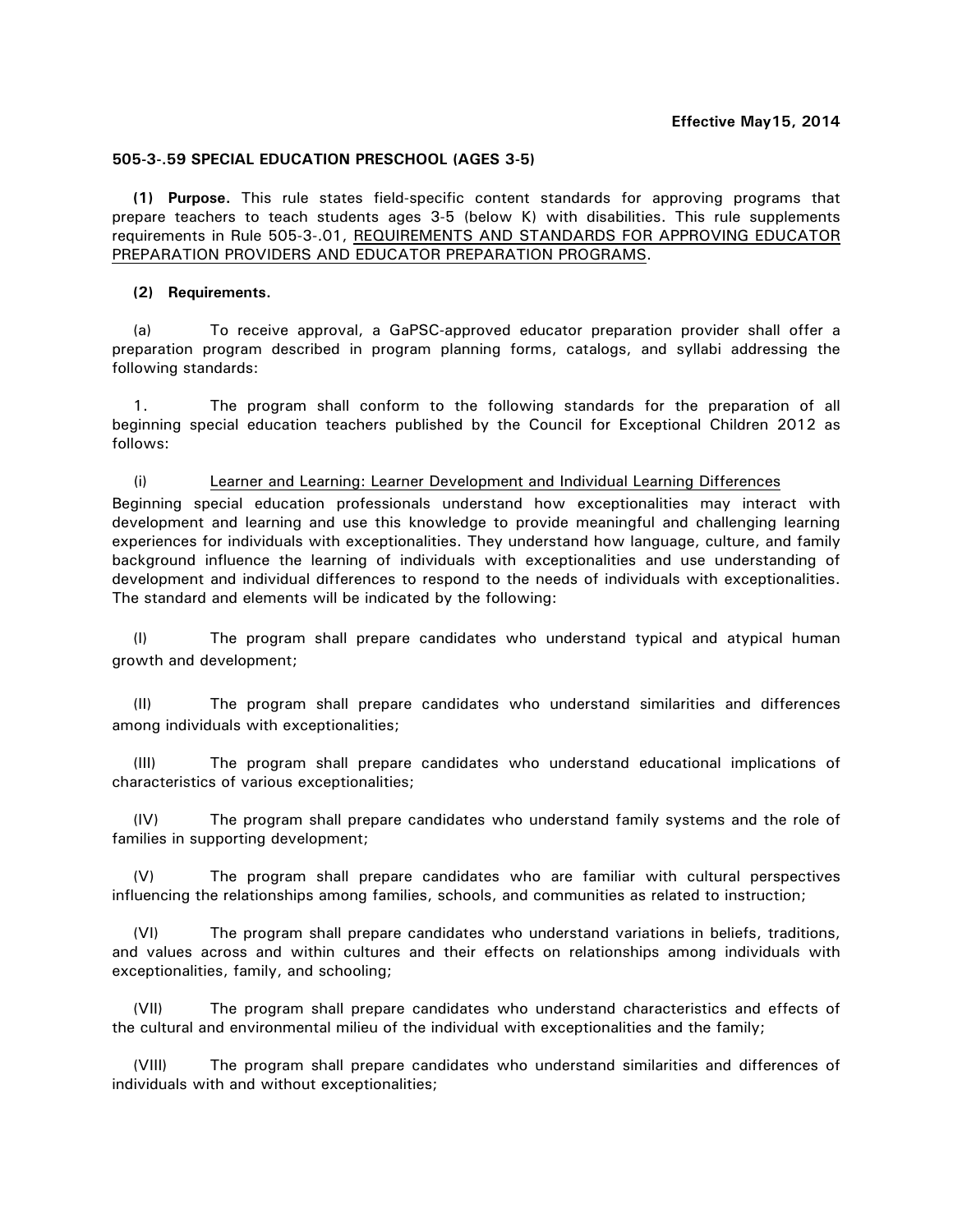(IX) The program shall prepare candidates who understand effects of various medications on individuals with exceptionalities;

(X) The program shall prepare candidates who understand the effects an exceptional condition(s) can have on an individual's life;

(XI) The program shall prepare candidates who understand the impact of individuals with exceptionalities' academic and social abilities, attitudes, interests, and values on instruction and career development;

(XII) The program shall prepare candidates who can demonstrate differing ways of learning of individuals with exceptionalities, including those from culturally diverse backgrounds, and strategies for addressing these differences;

(XIII) The program shall prepare candidates who can demonstrate the effects of cultural and linguistic differences on growth and development;

(XIV) The program shall prepare candidates who understand the characteristics of one's own culture and use of language and the ways in which these can differ from other cultures and uses of languages;

(XV) The program shall prepare candidates who understand ways of behaving and communicating among cultures that can lead to misinterpretation and misunderstanding;

(XVI) The program shall prepare candidates who understand theories of typical and atypical early childhood development;

(XVII) The program shall prepare candidates who understand the biological and environmental factors that affect pre-, peri-, and postnatal development and learning;

(XVIII) The program shall prepare candidates who understand the impact of medical conditions and related care on development and learning;

(XIX) The program shall prepare candidates who understand the impact of medical conditions on family concerns, resources, and priorities;

(XX) The program shall prepare candidates who understand the specific disabilities, including the etiology, characteristics, and classification of common disabilities in infants and young children, and specific implications for development and learning in the first years of life;

(XXI) The program shall prepare candidates who understand the factors that affect the mental health and social-emotional development of infants and young children;

(XXII) The program shall prepare candidates who understand that infants and young children develop and learn at varying rates;

(XXIII) The program shall prepare candidates who understand the impact of a child's abilities, needs, and characteristics on development and learning;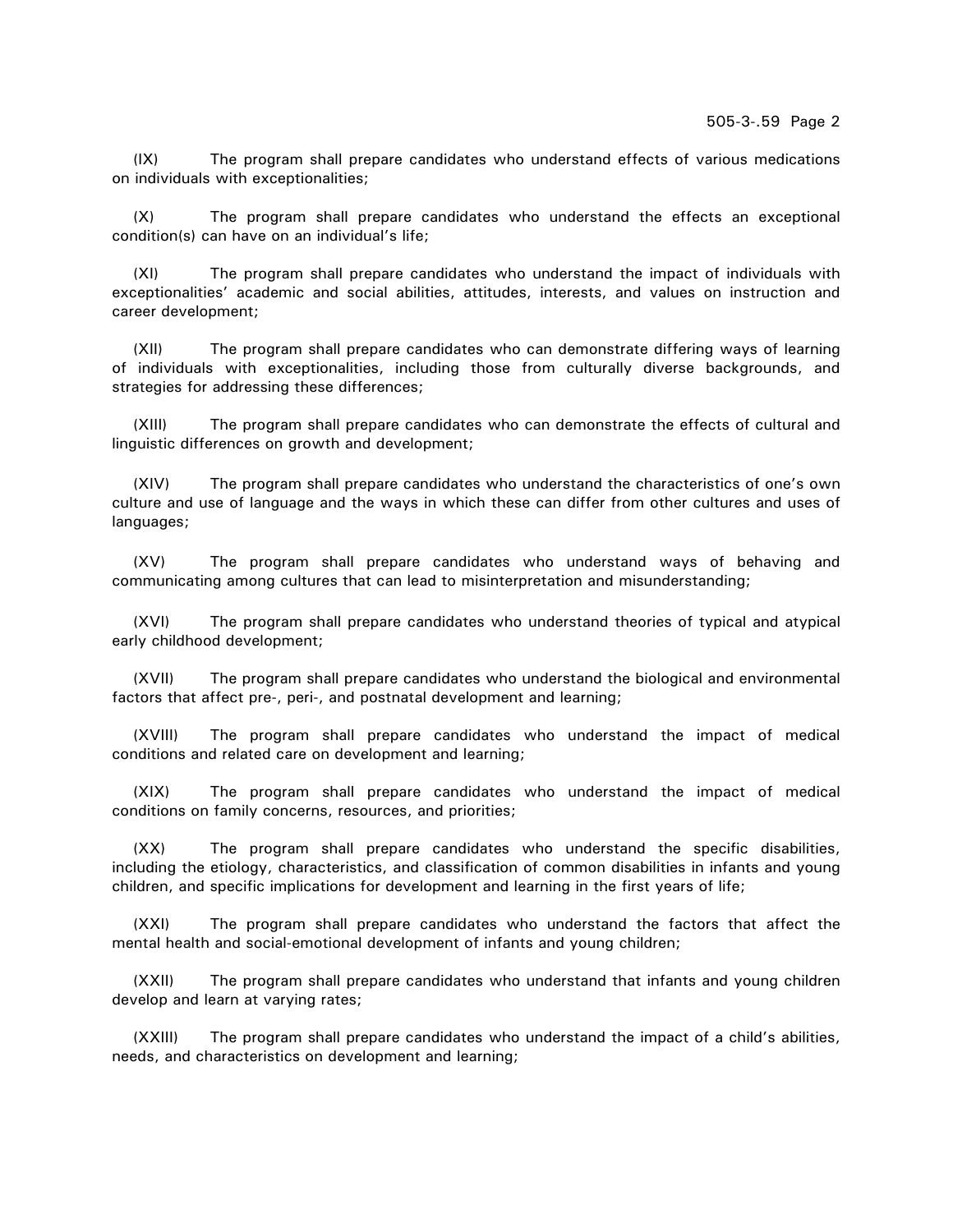(XXIV) The program shall prepare candidates who understand the impact of social and physical environments on development and learning;

(XXV) The program shall prepare candidates who understand the impact of language delays on cognitive, social-emotional, adaptive, play, temperament and motor development;

(XXVI) The program shall prepare candidates who understand the impact of language delays on behavior;

(XXVII) The program shall prepare candidates who apply current research to the five developmental domains, play and temperament in learning situations;

(XXVIII) The program shall prepare candidates who develop, implement, and evaluate learning experiences and strategies that respect the diversity of infants and young children, and their families;

(XXIX) The program shall prepare candidates who develop and match learning experiences and strategies to characteristics of infants and young children;

(XXX) The program shall prepare candidates who support and facilitate family and child interactions as primary contexts for development and learning;

(XXXI) The program shall prepare candidates who support caregivers to respond to a child's cues and preferences, establish predictable routines and turn-taking, and facilitate communicative initiations; and

(XXXII) The program shall prepare candidates who establish communication systems for young children that support self-advocacy.

#### (ii) Learning Environments

Beginning special education professionals create safe, inclusive, culturally responsive learning environments so that individuals with exceptionalities become active and effective learners and develop emotional well-being, positive social interactions, and self-determination. They collaborate with general educators and other colleagues to create safe, inclusive, culturally responsive learning environments to engage individuals with exceptionalities in meaningful learning activities and social interactions. Beginning special education professionals use motivational and instructional interventions to teach individuals with exceptionalities how to adapt to different environments. They know how to intervene safely and appropriately with individuals with exceptionalities. The standard and elements will be indicated by the following:

(I) The program shall prepare candidates who understand the demands of learning environments;

(II) The program shall prepare candidates who understand basic classroom management theories and strategies for individuals with exceptionalities;

(III) The program shall prepare candidates who understand effective management of teaching and learning;

(IV) The program shall prepare candidates who understand teacher attitudes and behaviors that influence behavior of individuals with exceptionalities;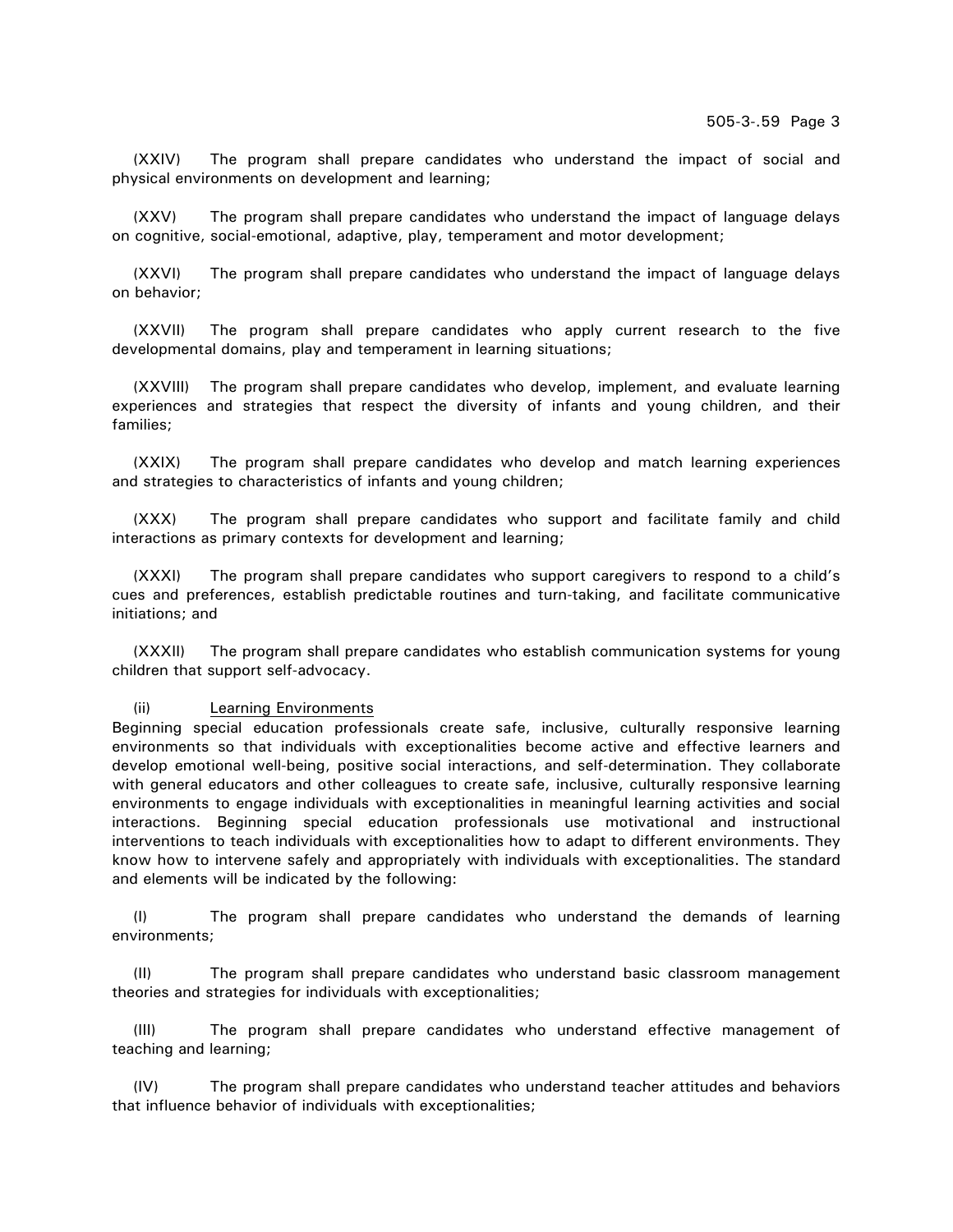(V) The program shall prepare candidates who understand social skills needed for educational and other environments;

(VI) The program shall prepare candidates who are aware of strategies for crisis prevention and intervention;

(VII) The program shall prepare candidates who are aware of strategies for preparing individuals to live harmoniously and productively in a culturally diverse world;

(VIII) The program shall prepare candidates who understand ways to create learning environments that allow individuals to retain and appreciate their own and each other's respective language and cultural heritage;

(IX) The program shall prepare candidates who understand ways cultures are negatively stereotyped;

(X) The program shall prepare candidates who understand strategies used by diverse populations to cope with a legacy of former and continuing racism;

(XI) The program shall prepare candidates who create a safe, equitable, positive, and supportive learning environment in which diversities are valued;

(XII) The program shall prepare candidates who identify realistic expectations for personal and social behavior in various settings;

(XIII) The program shall prepare candidates who identify supports needed for integration into various program placements;

(XIV) The program shall prepare candidates who design learning environments that encourage active participation in individual and group activities;

(XV) The program shall prepare candidates who modify the learning environment to manage behaviors;

(XVI) The program shall prepare candidates who use performance data and information from all stakeholders to make or suggest modifications in learning environments;

(XVII) The program shall prepare candidates who establish and maintain rapport with individuals with and without exceptionalities;

(XVIII) The program shall prepare candidates who teach self-advocacy;

(XIX) The program shall prepare candidates who create an environment that encourages selfadvocacy and increased independence;

(XX) The program shall prepare candidates who use effective and varied behavior management strategies;

(XXI) The program shall prepare candidates who use the least intensive behavior management strategy consistent with the needs of the individual with exceptionalities;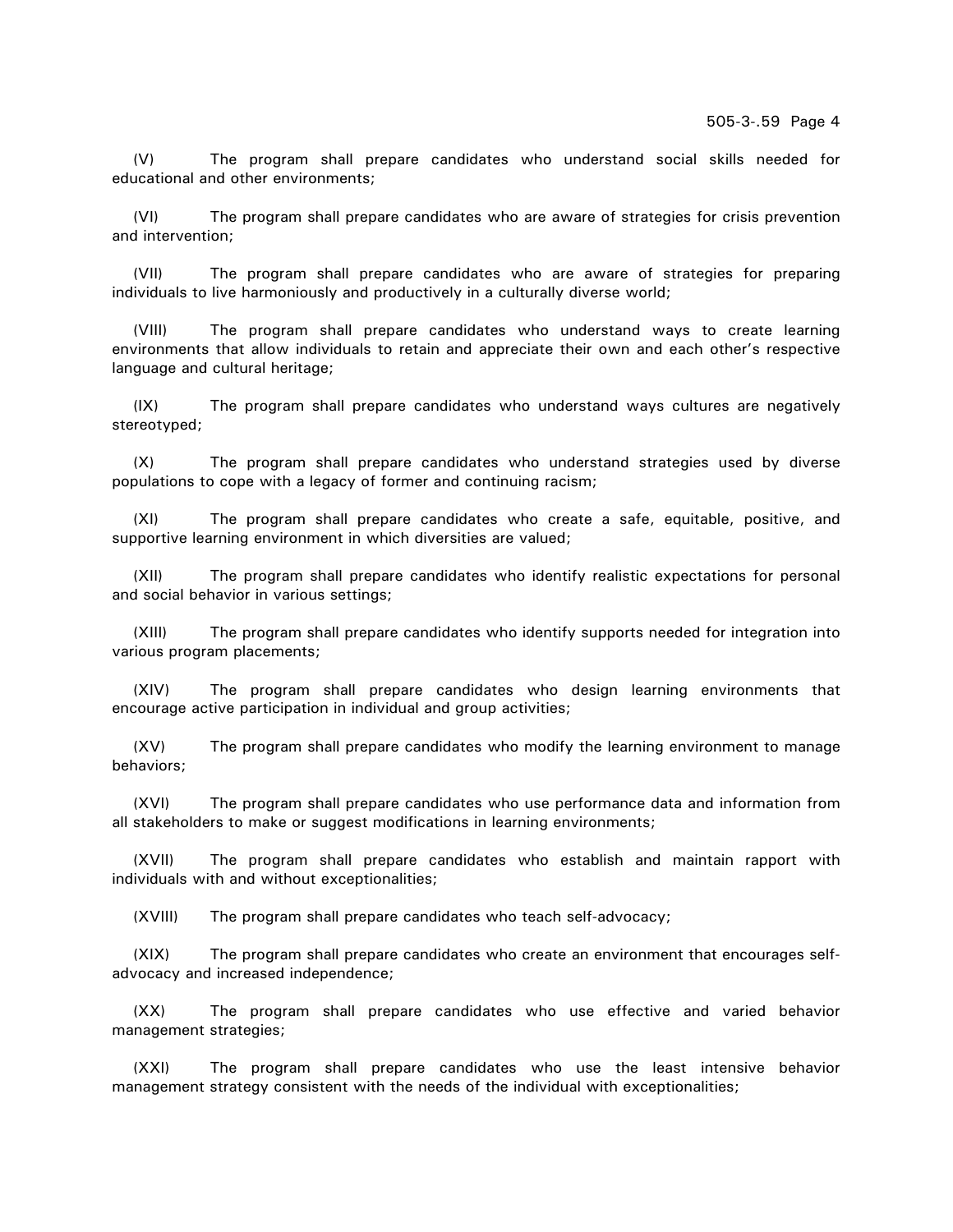(XXII) The program shall prepare candidates who design and manage daily routines;

(XXIII) The program shall prepare candidates who organize, develop, and sustain learning environments that support positive intra-cultural and intercultural experiences;

(XXIV) The program shall prepare candidates who mediate controversial intercultural issues among individuals with exceptionalities within the learning environment in ways that enhance any culture, group, or person;

(XXV) The program shall prepare candidates who structure, direct, and support the activities of Para-educators, volunteers, and tutors;

(XXVI) The program shall prepare candidates who use universal precautions;

(XXVII) The program shall prepare candidates who select, develop, and evaluate developmentally and functionally appropriate, materials, equipment, and environments;

(XXVIII) The program shall prepare candidates who organize space, time, materials, peers, and adults to maximize progress in natural and structured environments;

(XXIX) The program shall prepare candidates who embed learning opportunities in everyday routines, relationships, activities, and places;

(XXX) The program shall prepare candidates who structure social environments, using peer models and proximity, and responsive adults, to promote interactions among peers, parents, and caregivers;

(XXXI) The program shall prepare candidates who provide a stimulus-rich indoor and outdoor environment that employs materials, media, and adaptive and assistive technology responsive to individual differences;

(XXXII) The program shall prepare candidates who implement basic health, nutrition and safety management procedures for infants and young children; and

(XXXIII) The program shall prepare candidates who use evaluation procedures and recommend referral with ongoing follow-up to community health and social services.

#### (iii) Curricular Content Knowledge

Beginning special education professionals use knowledge of general and specialized curricula to individualize learning for individuals with exceptionalities. They understand the central concepts, structures of the discipline, and tools of inquiry of the content areas they teach and can organize this knowledge, integrate cross-disciplinary skills, and develop meaningful learning progressions for individuals with exceptionalities. Beginning special education professionals understand and use general and specialized content knowledge for teaching across curricular content areas to individualize learning for individuals with exceptionalities and can modify general and specialized curricula to make them accessible to individuals with exceptionalities. The standard and elements will be indicated by the following:

(I) The program shall prepare candidates who understand theories and research that form the basis of curriculum development and instructional practices;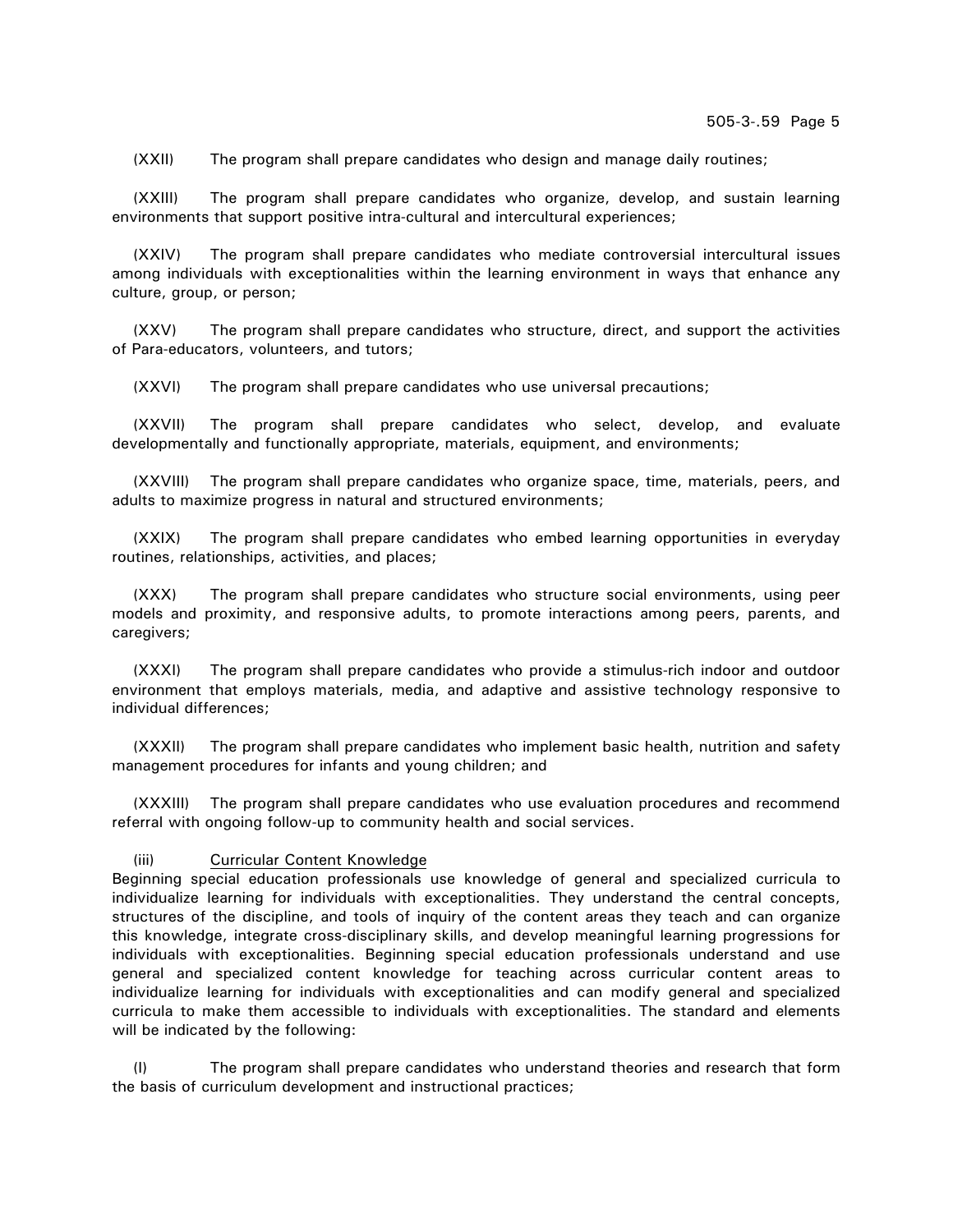(II) The program shall prepare candidates who understand scope and sequences of general and special curricula;

(III) The program shall prepare candidates who understand national, state or provincial, and local curricula standards;

(IV) The program shall prepare candidates who understand technology for planning and managing the teaching and learning environment;

(V) The program shall prepare candidates who identify and prioritize areas of the general curriculum and accommodations for individuals with exceptionalities; and

(VI) The program shall prepare candidates who integrate affective, social, and life skills with academic curricula; and

(VII) The program shall prepare candidates who manage the learning environment through appropriate use of interest to help determine curriculum priorities.

## (iv) Assessment

Beginning special education professionals use multiple methods of assessment and data-sources in making educational decisions. They select and use technically sound formal and informal assessments that minimize bias and use knowledge of measurement principles and practices to interpret assessment results and guide educational decisions for individuals with exceptionalities. Beginning special education professionals in collaboration with colleagues and families use multiple types of assessment information in making decisions about individuals with exceptionalities. They engage individuals with exceptionalities to work toward quality learning and performance and provide feedback to guide them. The standard and elements will be indicated by the following:

(I) The program shall prepare candidates who understand basic terminology used in assessment;

(II) The program shall prepare candidates who understand legal provisions and ethical principles regarding assessment of individuals;

(III) The program shall prepare candidates who understand screening, pre-referral, referral, and classification procedures;

(IV) The program shall prepare candidates who understand the use and limitations of assessment instruments;

(V) The program shall prepare candidates who understand national, state or provincial, and local accommodations and modifications;

(VI) The program shall prepare candidates who understand the role of the family in the assessment process;

(VII) The program shall prepare candidates who understand the legal requirements that distinguish among at-risk, developmental delay and disability;

(VIII) The program shall prepare candidates who understand alignment of assessment with curriculum, content standards, and local, state and federal regulations;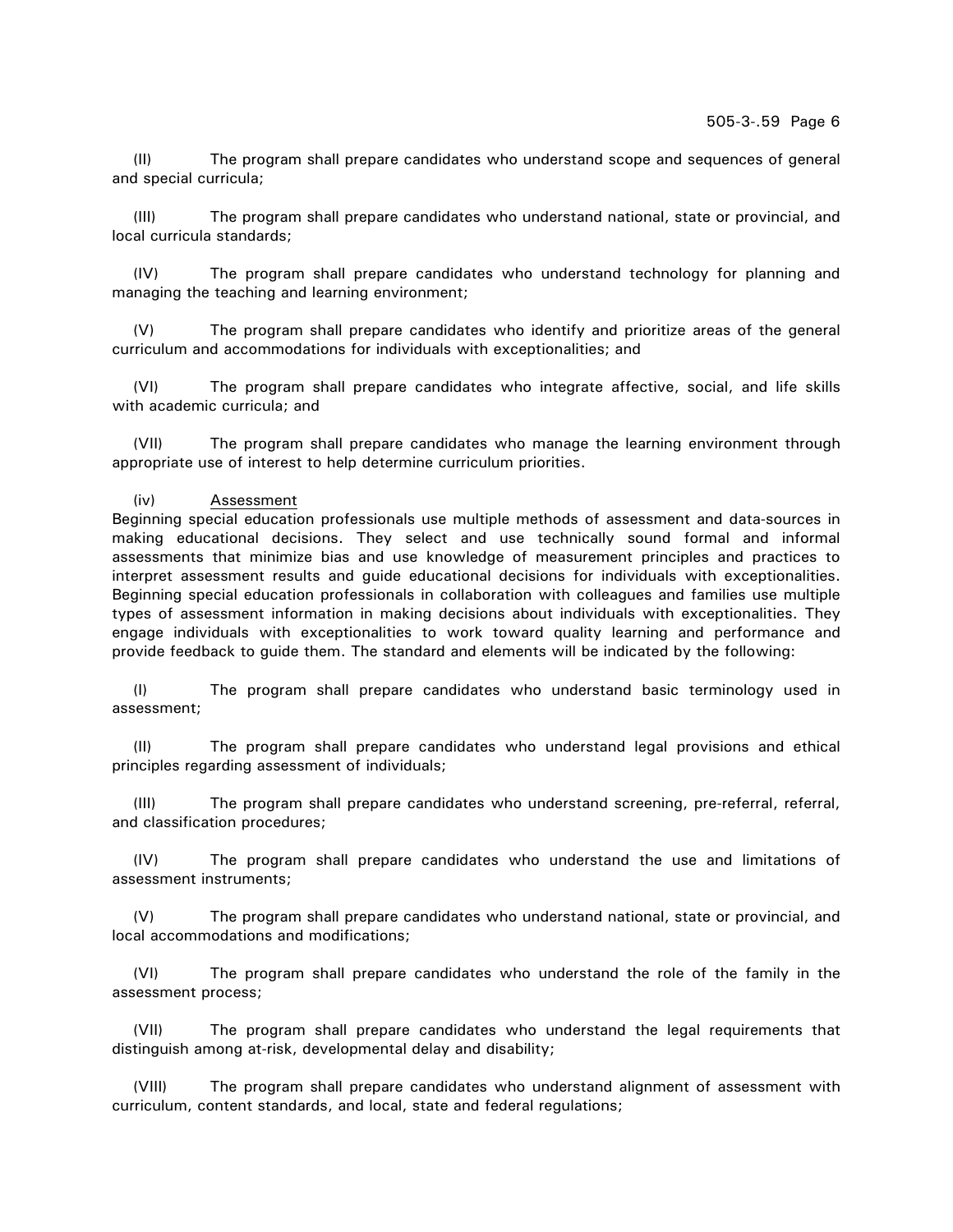505-3-.59 Page 7

(IX) The program shall prepare candidates who gather relevant background information;

(X) The program shall prepare candidates who administer nonbiased formal and informal assessments;

(XI) The program shall prepare candidates who use technology to conduct assessments;

(XII) The program shall prepare candidates who develop or modify individualized assessment strategies;

(XIII) The program shall prepare candidates who interpret information from formal and informal assessments;

(XIV) The program shall prepare candidates who use assessment information in making eligibility, program and placement decisions for individuals with exceptionalities, including those from culturally and/or linguistically diverse backgrounds;

(XV) The program shall prepare candidates who report assessment results to all stakeholders using effective communication skills;

(XVI) The program shall prepare candidates who evaluate instruction and monitor progress of individuals with exceptionalities;

(XVII) The program shall prepare candidates who create and maintain records;

(XVIII) The program shall prepare candidates who assist families in identifying their concerns, resources, and priorities;

(XIX) The program shall prepare candidates who integrate family priorities and concerns in the assessment process;

(XX) The program shall prepare candidates who assess progress in the five developmental domains, play, and temperament;

(XXI) The program shall prepare candidates who select and administer assessment instruments in compliance with established criteria;

(XXII) The program shall prepare candidates who use informal and formal assessments to make decisions about infants and young children's development and learning;

(XXIII) The program shall prepare candidates who gather information from multiple sources and environments;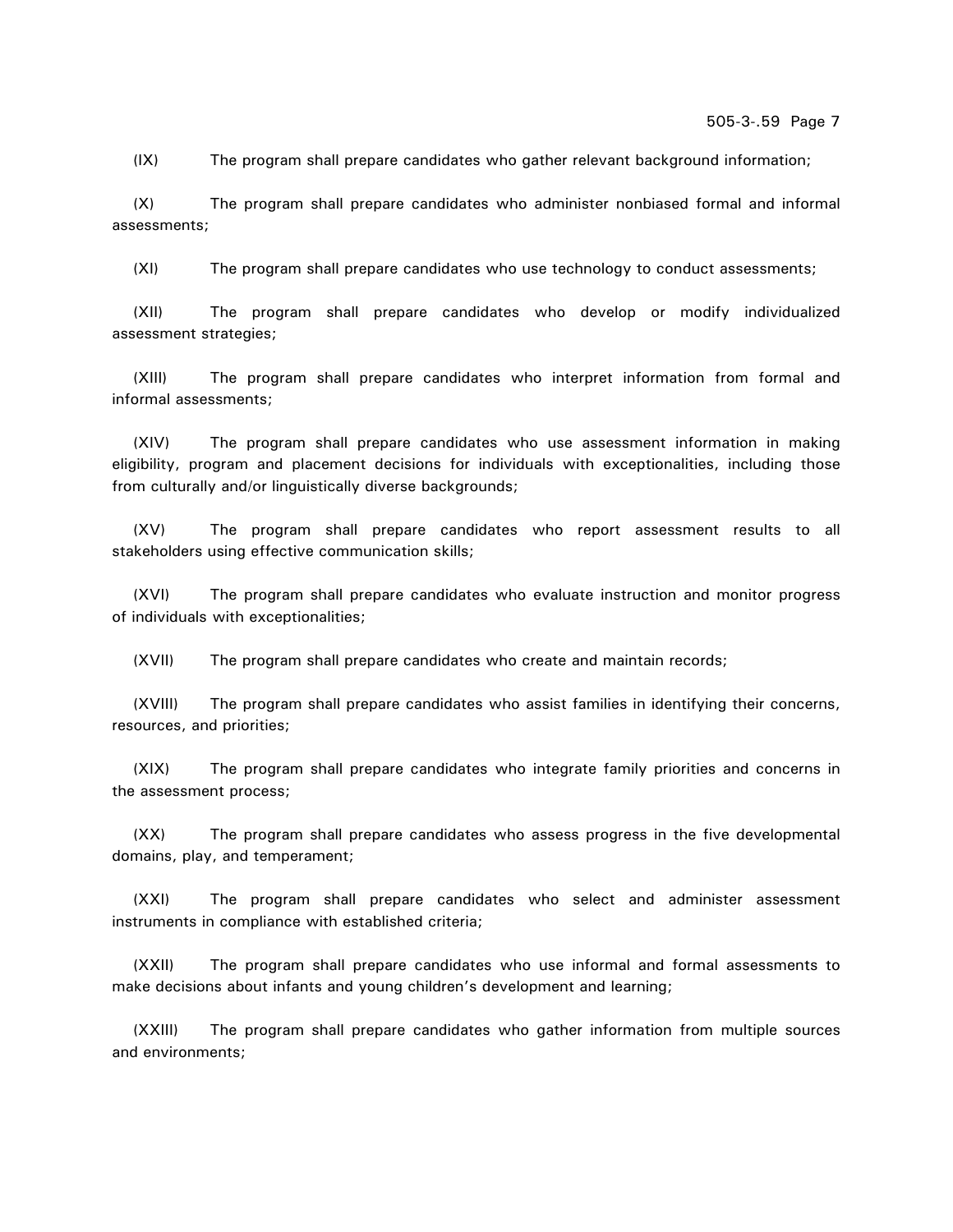(XXIV) The program shall prepare candidates who use a variety of materials and contexts to maintain the interest of infants and young children in the assessment process;

(XXV) The program shall prepare candidates who participate as a team member to integrate assessment results in the development and implementation of individualized plans;

(XXVI) The program shall prepare candidates who emphasize a child's strengths and needs in assessment reports;

(XXVII) The program shall prepare candidates who produce reports that focus on developmental domains and functional concerns; and

(XXVIII) The program shall prepare candidates who conduct ongoing formative child, family, and setting assessments to monitor instructional effectiveness.

### (v) Instructional Planning and Strategies

Beginning special education professionals select, adapt, and use a repertoire of evidence-based instructional strategies to advance learning of individuals with exceptionalities. They consider an individual's abilities, interests, learning environments, and cultural and linguistic factors in the selection, development, and adaptation of learning experiences for individuals with exceptionalities. Beginning special education professionals use technologies to support instructional assessment, planning, and delivery for individuals with exceptionalities. They are familiar with augmentative and alternative communication systems and a variety of assistive technologies to support the communication and learning of individuals with exceptionalities. They use strategies to enhance language development and communication skills of individuals with exceptionalities, develop and implement a variety of education and transition plans for individuals with exceptionalities across a wide range of settings and different learning experiences in collaboration with individuals, families and teams, and teach to mastery and promote generalization of learning. They teach crossdisciplinary knowledge and skills such as critical thinking and problem solving to individuals with exceptionalities. The standard and elements will be indicated by the following:

(I) The program shall prepare candidates who are aware of the roles and responsibilities of the Para-educator related to instruction, intervention, and direct service;

(II) The program shall prepare candidates who know and apply evidence-based practices validated for specific characteristics of learners and settings;

(III) The program shall prepare candidates who know augmentative and assistive communication strategies;

(IV) The program shall prepare candidates who are aware of the concept of universal design for learning;

(V) The program shall prepare candidates who understand the theories and research that form the basis of developmental and academic curricula and instructional strategies for infants and young children;

(VI) The program shall prepare candidates who understand developmental and academic content;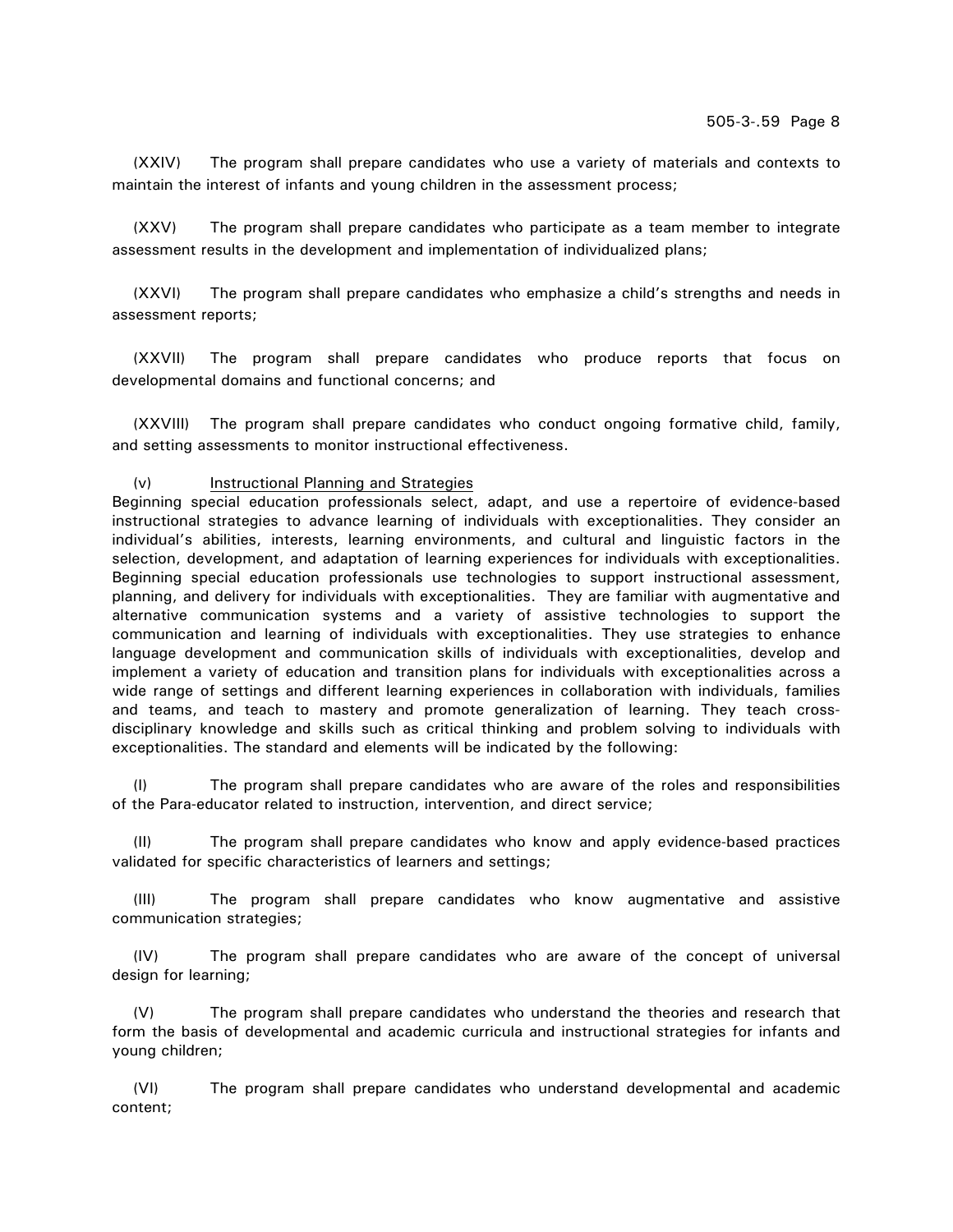(VII) The program shall prepare candidates who understand the connection of curriculum to assessment and progress monitoring activities;

(VIII) The program shall prepare candidates who develop and implement comprehensive, longitudinal individualized programs in collaboration with team members;

(IX) The program shall prepare candidates who involve the individual and family in setting instructional goals and monitoring progress;

(X) The program shall prepare candidates who use functional assessments to develop intervention plans;

(XI) The program shall prepare candidates who use task analysis;

(XII) The program shall prepare candidates who sequence, implement, and evaluate individualized learning objectives;

(XIII) The program shall prepare candidates who develop and select instructional content, resources, and strategies that respond to cultural, linguistic, and gender differences;

(XIV) The program shall prepare candidates who incorporate and implement instructional and assistive technology into the educational program;

(XV) The program shall prepare candidates who prepare lesson plans;

(XVI) The program shall prepare candidates who prepare and organize materials to implement daily lesson plans;

(XVII) The program shall prepare candidates who use instructional time effectively;

(XVIII) The program shall prepare candidates who make responsive adjustments to instruction based on continual observations;

(XIX) The program shall prepare candidates who prepare individuals to exhibit self-enhancing behavior in response to societal attitudes and actions;

(XX) The program shall prepare candidates who use strategies to facilitate integration into various settings;

(XXI) The program shall prepare candidates who teach individuals to use self-assessment, problem solving, and other cognitive strategies to meet their needs;

(XXII) The program shall prepare candidates who select, adapt, and use instructional strategies and materials according to characteristics of the individual with exceptionalities;

(XXIII) The program shall prepare candidates who use strategies to facilitate maintenance and generalization of skills across learning environments;

(XXIV) The program shall prepare candidates who use procedures to increase the individual's self-awareness, self-management, self-control, self-reliance, and self-esteem;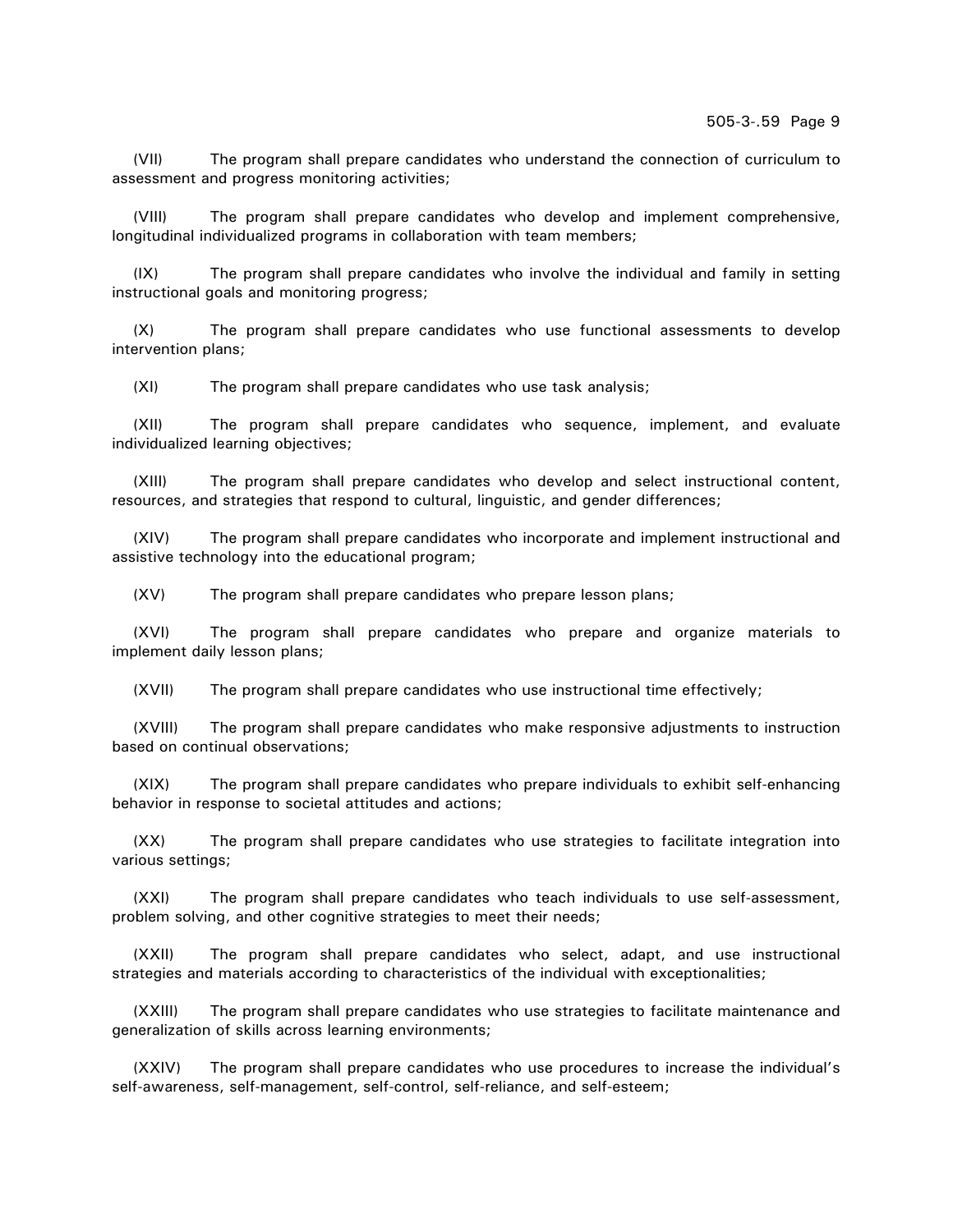(XXV) The program shall prepare candidates who use strategies that promote successful transitions for individuals with exceptionalities;

(XXVI) The program shall prepare candidates who use strategies to support and enhance communication skills of individuals with exceptionalities;

(XXVII) The program shall prepare candidates who use communication strategies and resources to facilitate understanding of subject matter for individuals with exceptionalities whose primary language is not the dominant language;

(XXVIII) The program shall prepare candidates who modify instructional practices in response to ongoing assessment data;

(XXIX) The program shall prepare candidates who plan, implement, and evaluate developmentally appropriate curricula, instruction, and adaptations based on knowledge of individual children, the family and the community;

(XXX) The program shall prepare candidates who facilitate child-initiated development and learning;

(XXXI) The program shall prepare candidates who use teacher-scaffolded and teacher-initiated instruction to complement child-initiated learning;

(XXXII) The program shall prepare candidates who link development, learning experiences, and instruction to promote educational transitions;

(XXXIII) The program shall prepare candidates who use individual and group guidance and problem-solving techniques to develop supportive relationships with and among children;

(XXXIV) The program shall prepare candidates who use strategies to teach social skills and conflict resolution;

(XXXV) The program shall prepare candidates who use a continuum of intervention strategies to support access of young children in the general curriculum and daily routines;

(XXXVI) The program shall prepare candidates who implement and evaluate preventative and reductive strategies to address challenging behaviors;

(XXXVII) The program shall prepare candidates who develop, implement, and evaluate individualized plans with family members and other professionals as a member of a team;

(XXXVIII) The program shall prepare candidates who plan and implement developmentally and individually appropriate curriculum;

(XXXIX) The program shall prepare candidates who design intervention strategies incorporating information from multiple disciplines;

(XL) The program shall prepare candidates who implement developmentally and functionally appropriate activities using a variety of formats based on systematic instruction;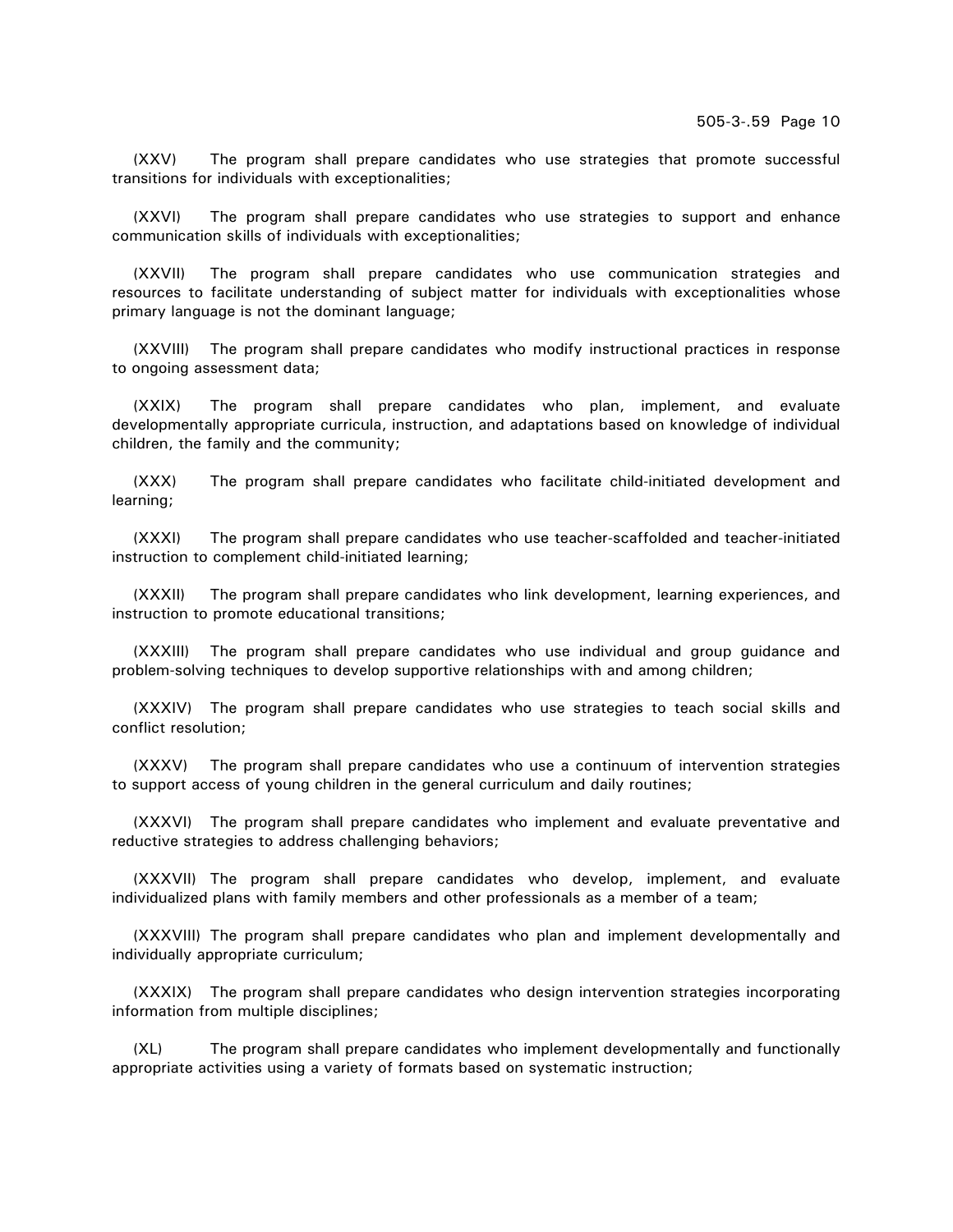(XLI) The program shall prepare candidates who align individualized goals with developmental and academic content;

(XLII) The program shall prepare candidates who develop individualized plans that support development and learning as well as caregiver responsiveness;

(XLIII) The program shall prepare candidates who develop an individualized plan that supports the child's independent functioning in the child's natural environments; and

(XLIV) The program shall prepare candidates who make adaptations for the unique developmental and learning needs of children including those from diverse backgrounds.

## (vi) Professional Learning and Ethical Practice

Beginning special education professionals use foundational knowledge of the field and their professional Ethical Principles and Practice Standards to inform special education practice, to engage in lifelong learning and to advance the profession. They use Ethical Principles and Professional Practice Standards to guide their practice and understand how foundational knowledge and current issues influence professional practice. They understand that diversity is a part of families, cultures, and schools and that complex human issues can interact with the delivery of special education services. Beginning special education professionals understand the significance of lifelong learning and participate in professional activities and learning communities. They advance the profession by engaging in activities such as advocacy and mentoring and provide guidance and direction to Para-educators, tutors, and volunteers. The standard and elements will be indicated by the following:

(I) The program shall prepare candidates who understand models, theories, philosophies, and research methods that form the basis for special education practice;

(II) The program shall prepare candidates who understand laws, policies and ethical principles regarding behavior management planning and implementation;

(III) The program shall prepare candidates who understand the relationship of special education to the organization and function of educational agencies;

(IV) The program shall prepare candidates who understand the rights and responsibilities of individuals with exceptionalities, parents, teachers and other professionals, and schools related to exceptionalities;

(V) The program shall prepare candidates who understand issues in definition and identification of individuals with exceptionalities, including those from culturally and linguistically diverse backgrounds;

(VI) The program shall prepare candidates who understand issues, assurances, and due process rights related to assessment, eligibility, and placement within a continuum of services;

(VII) The program shall prepare candidates who understand family systems and the role of families in the educational process;

(VIII) The program shall prepare candidates who understand historical points of view and contributions of culturally diverse groups;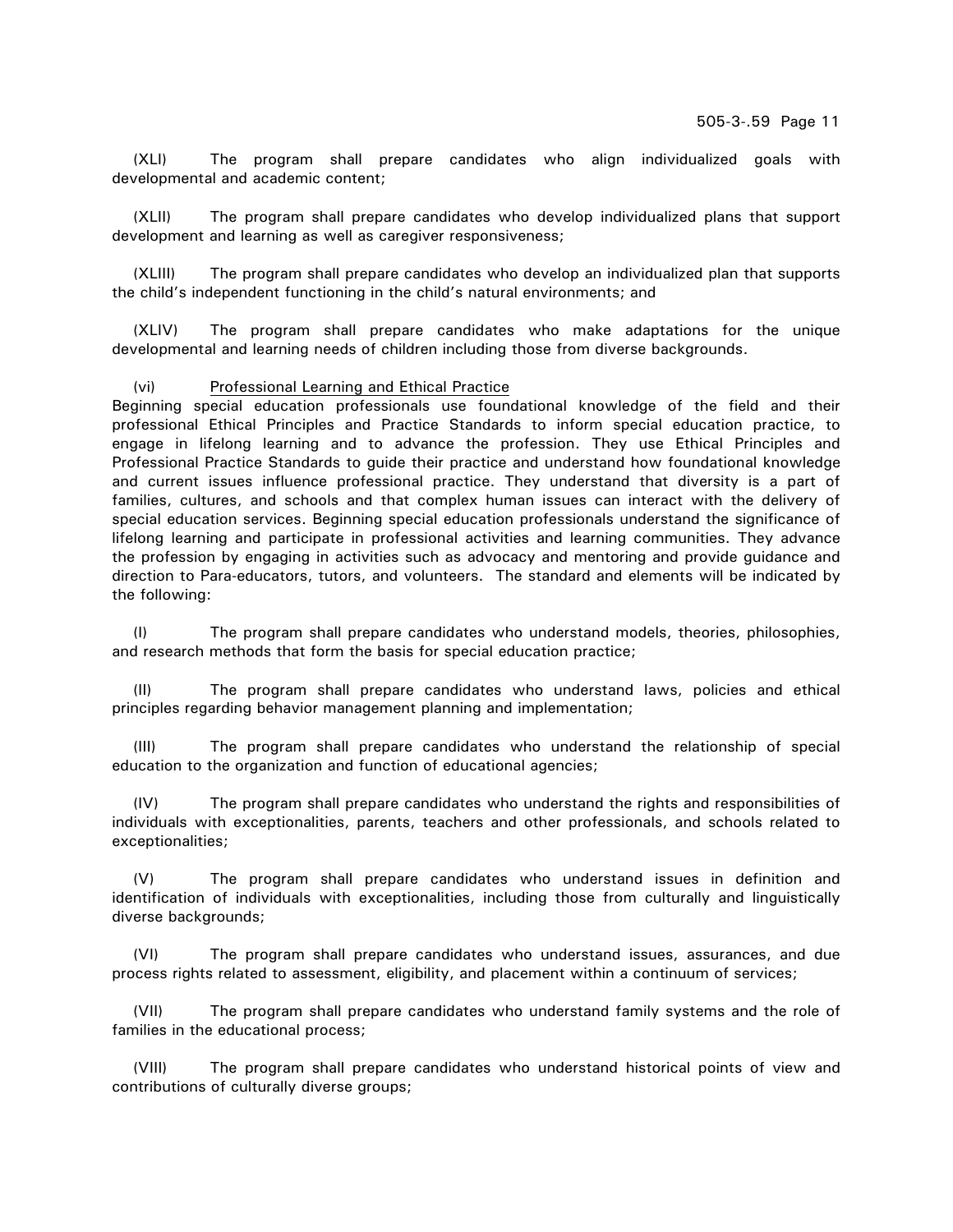(IX) The program shall prepare candidates who understand the impact of the dominant culture on shaping schools and the individuals who study and work in them;

(X) The program shall prepare candidates who understand the potential impact of differences in values, languages, and customs that can exist between the home and school;

(XI) The program shall prepare candidates who understand personal cultural biases and differences that affect one's teaching;

(XII) The program shall prepare candidates who understand the importance of the teacher serving as a model for individuals with exceptionalities;

(XIII) The program shall prepare candidates who understand the continuum of lifelong professional development;

(XIV) The program shall prepare candidates who understand methods to remain current regarding research-validated practice;

(XV) The program shall prepare candidates who understand the historical, philosophical foundations and legal basis of services for infants and young children both with and without exceptional needs;

(XVI) The program shall prepare candidates who know the trends and issues in early childhood education, early special education, and early intervention;

(XVII) The program shall prepare candidates who understand the legal, ethical and policy issues related to educational developmental and medical services for infants and young children, and their families;

(XVIII) The program shall prepare candidates who understand advocacy for professional status and working conditions for those who serve infants and young children and their families;

(XIX) The program shall prepare candidates who practice within the CEC Code of Ethics and other standards of the profession;

(XX) The program shall prepare candidates who uphold high standards of competence and integrity and exercise sound judgment in the practice of the profession;

(XXI) The program shall prepare candidates who act ethically in advocating for appropriate services;

(XXII) The program shall conduct professional activities in compliance with applicable laws and policies;

(XXIII) The program shall prepare candidates who demonstrate commitment to developing the highest education and quality-of-life potential of individuals with exceptional learning needs;

(XXIV) The program shall prepare candidates who demonstrate sensitivity for the culture, language, religion, gender, disability, socio-economic status, and sexual orientation of individuals;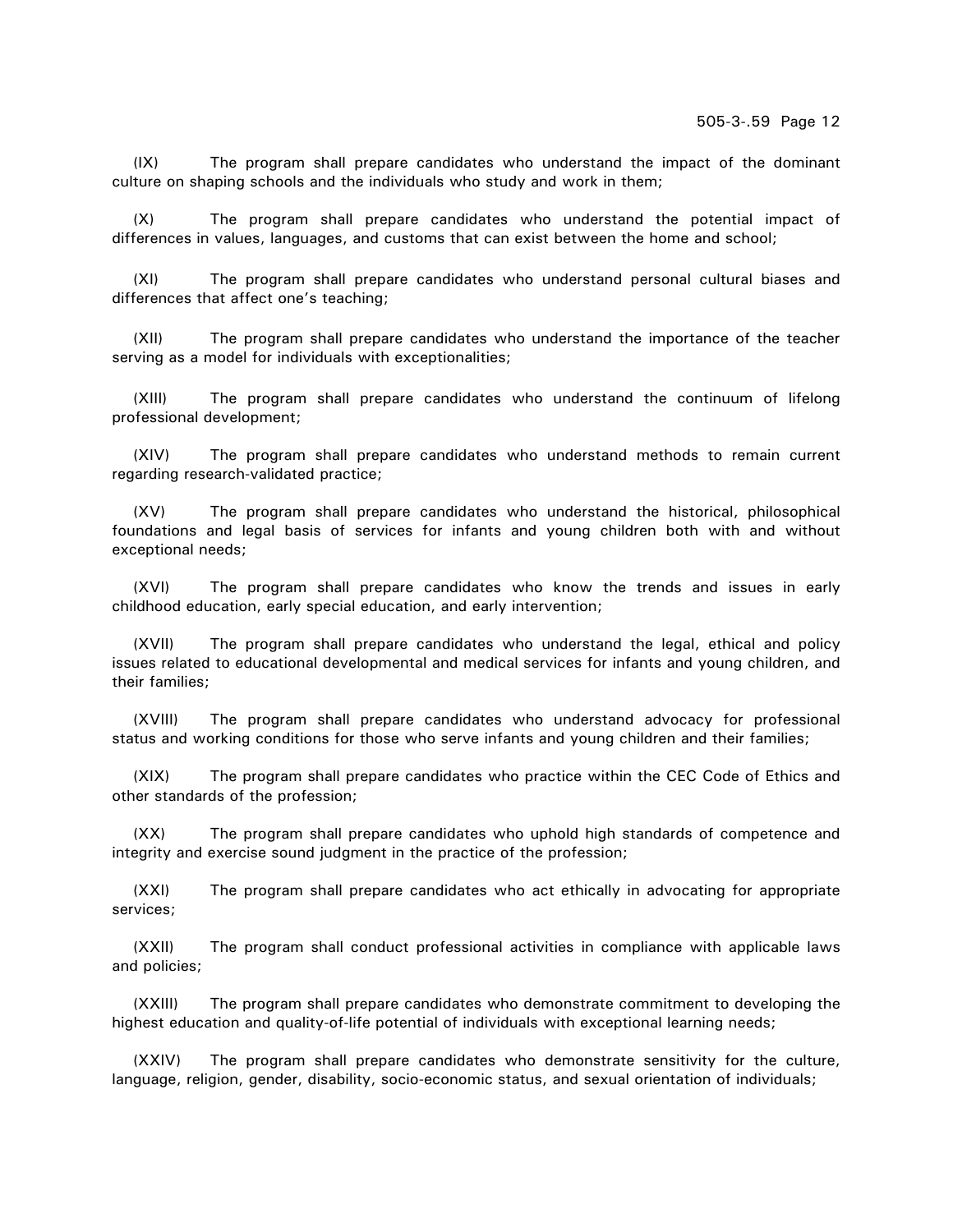(XXV) The program shall prepare candidates who practice within their skill limit and obtain assistance as needed;

(XXVI) The program shall prepare candidates who use verbal, nonverbal, and written language effectively;

(XXVII) The program shall prepare candidates who conduct self-evaluation of instruction;

(XXVIII) The program shall prepare candidates who access information on exceptionalities;

(XXIX) The program shall prepare candidates who reflect on one's practice to improve instruction and guide professional growth;

(XXX) The program shall prepare candidates who engage in professional activities that benefit individuals with exceptionalities, their families, and one's colleagues;

(XXXI) The program shall prepare candidates who demonstrate commitment to engage in evidence-based practices;

(XXXII) The program shall prepare candidates who articulate personal philosophies of special education;

(XXXIII) The program shall prepare candidates who recognize signs of emotional distress, neglect, and abuse and follow reporting procedures;

(XXXIV) The program shall prepare candidates who integrate family systems theories and principles into professional practice;

(XXXV) The program shall prepare candidates who respect family choices and goals;

(XXXVI) The program shall prepare candidates who apply models of team process in early childhood;

(XXXVII) The program shall prepare candidates who participate in activities of professional organizations relevant to early childhood, special education, and early intervention;

(XXXVIII) The program shall prepare candidates who apply evidence-based and recommended practices for infants and young children including those from diverse backgrounds;

(XXXIX) The program shall prepare candidates who advocate on behalf of infants and young children and their families; and

(XL) The program shall prepare candidates who implement family services consistent with due process safeguards.

## (vii) Collaboration

Beginning special education professionals collaborate with families, other educators, related service providers, individuals with exceptionalities, and personnel from community agencies in culturally responsive ways to address the needs of individuals with exceptionalities across a range of learning experiences. They use the theory and elements of effective collaboration, serve as a collaborative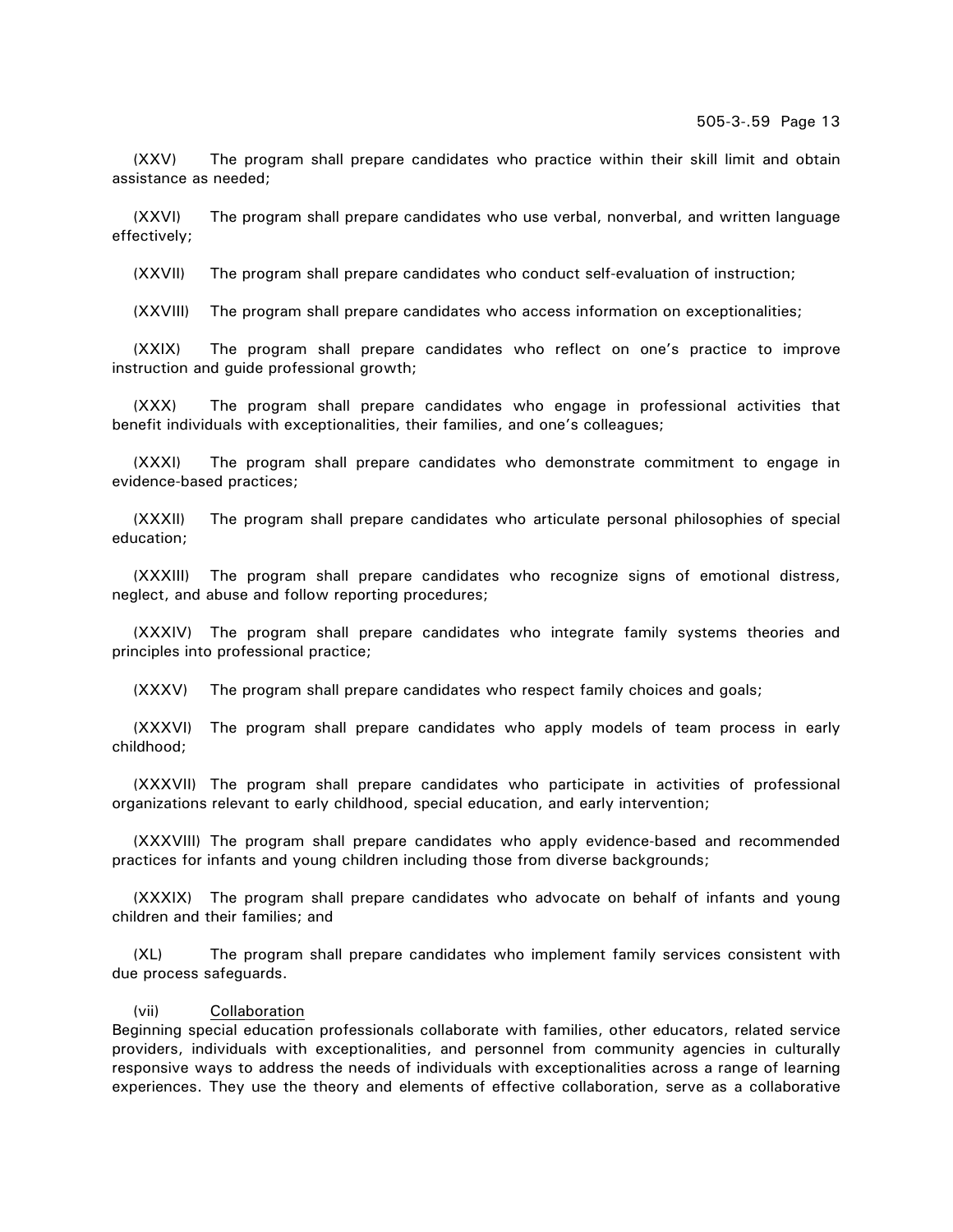resource to colleagues, and use collaboration to promote the well-being of individuals with exceptionalities across a wide range of settings and collaborators. The standard and elements will be indicated by the following:

(I) The program shall prepare candidates who know models and strategies of consultation and collaboration;

(II) The program shall prepare candidates who know the roles of individuals with exceptional learning needs, families, and school and community personnel in the planning of an individualized program;

(III) The program shall prepare candidates who understand the concerns of families of individuals with exceptional learning needs and strategies to help address these concerns;

(IV) The program shall prepare candidates who know culturally responsive factors that promote effective communication and collaboration with individuals with exceptional learning needs, families, school personnel, and community members;

(V) The program shall prepare candidates who understand the structures supporting interagency collaboration, including interagency agreements, referrals, and consultations;

(VI) The program shall prepare candidates who maintain confidential communication about individuals with exceptional learning needs;

(VII) The program shall prepare candidates who collaborate with families and others in the assessment of individuals with exceptional learning needs;

(VIII) The program shall prepare candidates who foster respectful and beneficial relationships between families and professionals;

(IX) The program shall prepare candidates who assist individuals with exceptionalities and their families in becoming active participants in the educational team;

(X) The program shall prepare candidates who plan and conduct collaborative conferences with individuals with exceptionalities and their families;

(XI) The program shall prepare candidates who collaborate with school personnel and community members in integrating individuals with exceptional learning needs into various settings;

(XII) The program shall prepare candidates who use group problem solving skills to develop, implement and evaluate collaborative activities;

(XIII) The program shall prepare candidates who model techniques and coach others in the use of instructional methods and accommodations;

(XIV) The program shall prepare candidates who communicate with school personnel about the characteristics and needs of individuals with exceptional learning needs;

(XV) The program shall prepare candidates who communicate effectively with families of individuals with exceptional learning needs from diverse backgrounds;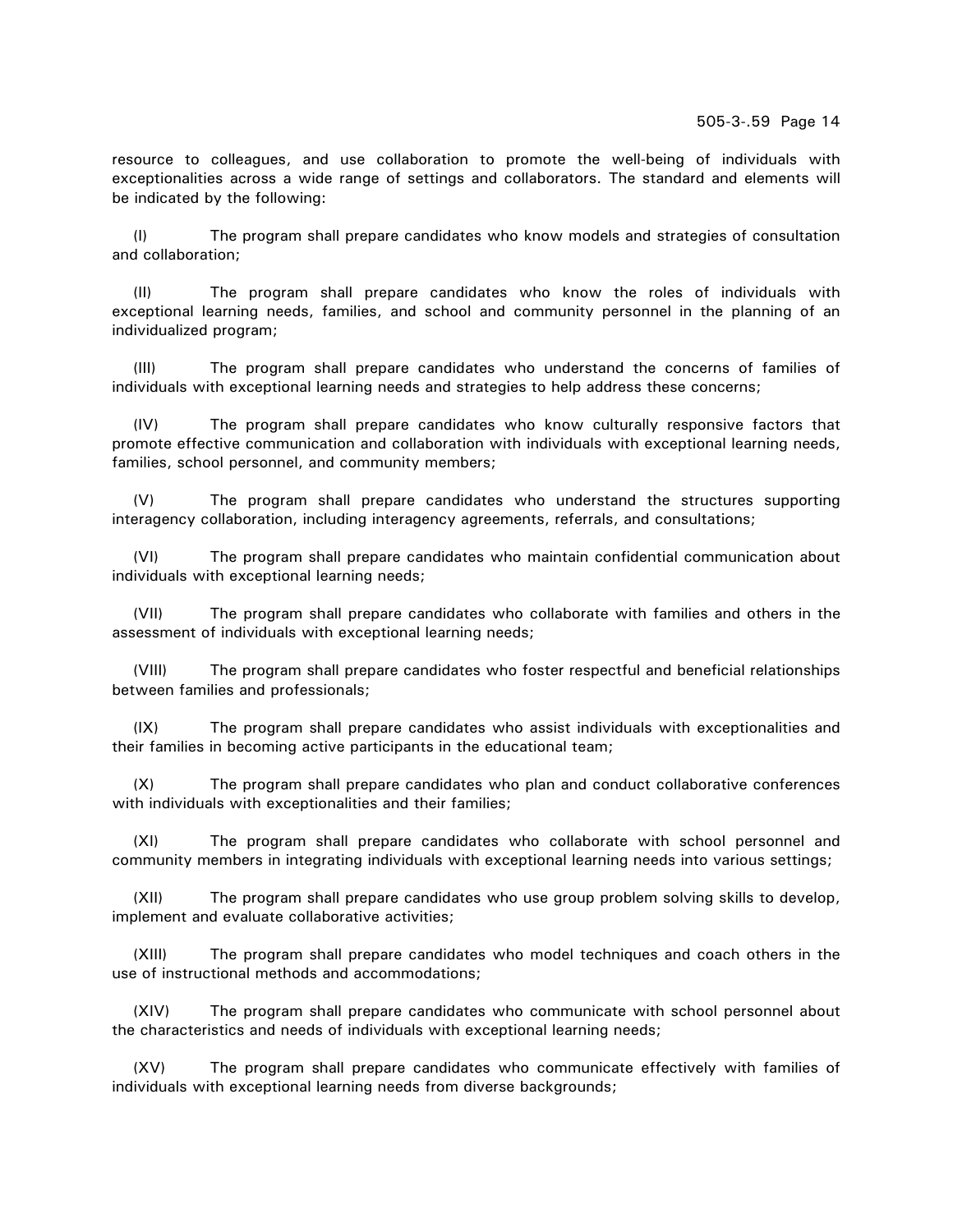(XVI) The program shall prepare candidates who observe, evaluate and provide feedback to Para-educators;

(XVII) The program shall prepare candidates who collaborate with caregivers, professionals, and agencies to support children's development and learning;

(XVIII) The program shall prepare candidates who support families' choices and priorities in the development of goals and intervention strategies;

(XIX) The program shall prepare candidates who implement family-oriented services based on the family's identified resources, priorities, and concerns;

(XX) The program shall prepare candidates who provide consultation in settings serving infants and young children;

(XXI) The program shall prepare candidates who involve families in evaluation of services;

(XXII) The program shall prepare candidates who participate as a team member to identify and enhance team roles, communication, and problem-solving;

(XXIII) The program shall prepare candidates who employ adult learning principles in consulting and training family members and service providers;

(XXIV) The program shall prepare candidates who assist the family in planning for transition; and

(XXV) The program shall prepare candidates who implement processes and strategies that support transitions among settings for infants and young children.

(b) The program shall prepare professionals who understand and apply principles of teaching reading and writing and who meet the following identified standards specified by the International Reading Association Standards for Reading Professionals, Classroom Teacher Candidate, 2011. This requirement may be met in a separate three (3) semester-hour course, or content may be embedded in courses and experiences throughout the preparation program.

1. Candidates use instructional approaches, materials, and an integrated, comprehensive, balanced curriculum to support student learning in reading and writing.

2. Candidates use a variety of assessment tools and practices to plan and evaluate effective reading and writing instruction.

3. Candidates create a literate environment that fosters reading and writing by integrating foundational knowledge, instructional practices, approaches and methods, curriculum materials, and the appropriate use of assessments.

(c) The program shall require the completion of a content concentration in social science, science, math, language arts, or reading.

1. A content concentration shall consist of fifteen (15) semester hours of academic content that conforms with the requirements of the content concentrations for middle grades. (See Rule 505-3-.19)